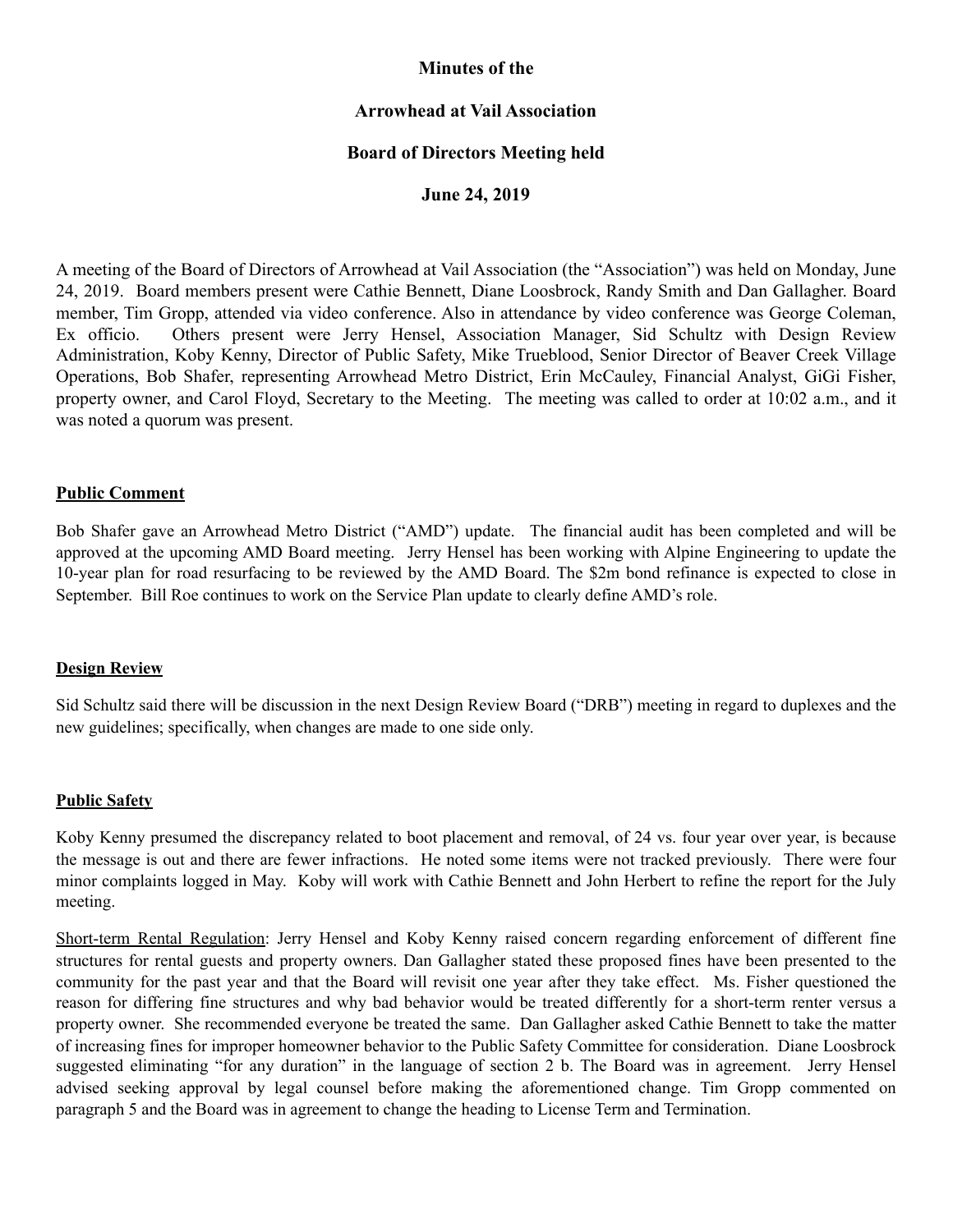**Motion was made by Randy Smith to approve the Policy Regarding Residential Short-term Rental Licensing, Regulation and Rules for purposes of sending to the community for a 30-day comment period, subject to legal counsel's clarification of the deletion of "for any duration" in the last phrase of paragraph 2 b, and the addition of "and Termination" to the heading of paragraph 5. The Board may make revisions to this policy once it receives comment. Diane Loosbrock seconded the motion and it was unanimously approved.** 

Host Compliance: Cathie Bennett summarized the Host Compliance ("Host") implementation process. Host will identify short-term renters. License applications and renewals will be completed on line. There will be meetings with Host to customize the program in accordance with the Association's regulation and establish payment procedures. Randy Smith made the recommendation to disclose in the communication to property owners that a contract has been signed with Host. Cathie spoke about their reporting systems and data. Jerry Hensel offered to schedule an informational meeting with Beaver Creek who currently uses Host.

**Cathie Bennett moved to approve the contract from Host Compliance for Dan Gallagher's signature with a contract effective date of July 1, 2019. Randy Smith seconded the motion and it was unanimously approved.** 

# **Committees**

Hiking: Jerry Hensel gave an update on the new trail. The head of the trail is off the gate entering Arrowhead from Bachelor Gulch. The crew is approximately 200 yards from connecting with where the trail ended last fall. It is expected to be complete by July 4<sup>th</sup>. Jerry noted the trail was dropped outside of the view lines of homes in Bachelor Gulch. Dan said he, Jerry and others will hike the trail next week to determine where the return will rejoin the existing trail to allow for grooming. Discussion took place in regard to a sign for the start of the trail. All were in agreement to match the Beaver Creek color scheme. Jerry reported the Mountain Recreation kids trail run has been postponed for a date to be determined.

Activities: Diane Loosbrock spoke about success of the Ice Cream Social with attendance of 75. Randy Smith suggested changing event messaging to include residents and their house guests. The Board discussed ways of increasing social media engagement on the Arrowhead Facebook and Instagram pages.

Pool Advisory Council: George Coleman stated the Pool budget is expected to be adopted by July 1<sup>st</sup>. Tim Gropp said he has received no feedback on pool hours other than from two Board members who suggested deferral to the Village residents, and implementing a consistent schedule for summer and winter.

Intercommunity Council: Randy Smith stated he is waiting to bring the council together once decisions are made in regard to facilities and operations at Country Club of the Rockies.

Strategic Planning: The next meeting is scheduled for July  $12<sup>th</sup>$  at 10:00 am.

Landscaping/Beautification: Jerry Hensel reviewed the first rendition of the lighting proposal including the replacement of street lights, parking lot lighting, and installing stone on existing pilasters. Innovative Lighting would like feedback from the Board and have offered to attend the next meeting. Jerry will send an email to the Board defining lighting ownership between the Association, Village at Arrowhead Association, and AMD. Jerry noted one outstanding matter is the color scheme and whether to change from green. Dan Gallagher requested a working group be formed for this multi-year project consisting of Randy Smith, Cathie Bennett, Tim Gropp, Bob Shafer, Mike Trueblood, and Jerry Hensel. Cathie Bennett explained planting is slightly behind schedule because of weather. Jerry added all planting will be complete by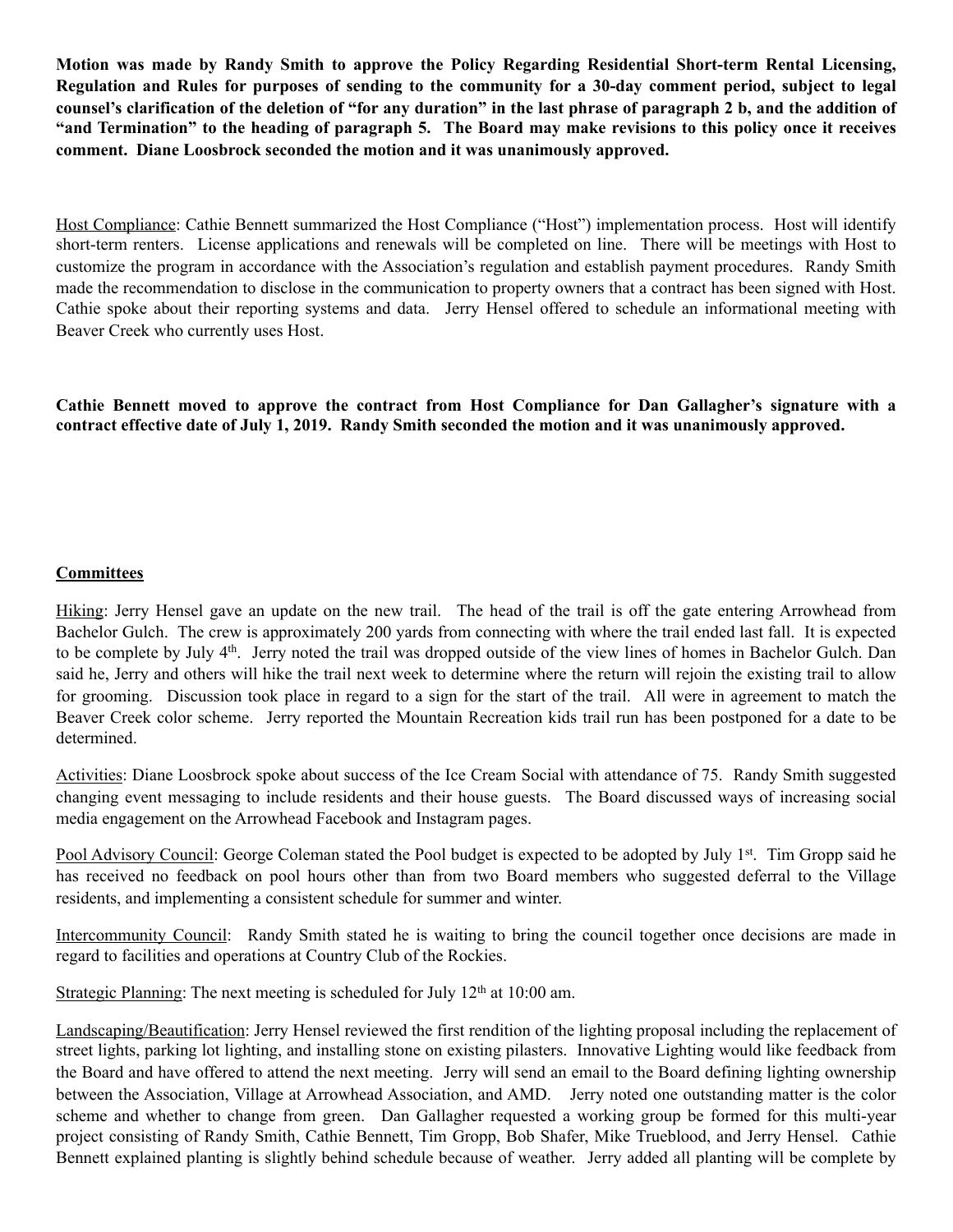July 4th. Diane Loosbrock asked about the status of a tree which has been cut down at the west gate. Jerry answered the tree will be removed and replaced with a rock. Dan suggested doing a drive around to identify areas in need of enhancement or upgrade. Randy Smith proposed consulting a community design architect. Dan spoke about the need to look at overgrowth of trees. Cathie will contact Kathy Aalto, Landscape Architect.

Communication: Randy Smith said he has received positive feedback on the new newsletter format. Posters have been put up at the gates for the Ice Cream Social, and will be posted for future community-wide events. Ads will be placed in the Vail Daily for the Thursday Afternoon Club events. Diane Loosbrock requested an email blast be sent regarding the first Bravo! bus. Jerry clarified the 4<sup>th</sup> of July bus will run on 30 minute intervals and the route will be added to the Village Connect app.

Public Safety: Discussion took place in regard to constructing a sidewalk/bike path from the main gate along the south side of Highway 6 to the Miller Ranch light. Cathie Bennett said she has inquired with Avon Town Council about the process for getting a traffic light. The response she received was that it is complicated, requires involvement of Colorado Department of Transportation and other governmental agencies, and can take a long period of time. Jerry Hensel said this issue was previously addressed seven years ago and after six months of negotiations with the State, the speed limit on Highway 6 was lowered by 5 mph. The Board asked Jerry to schedule a meeting with State officials to reexamine options. Cathie will oversee this matter with the Public Safety Committee.

Nominating: Diane Loosbrock reported she has received ten recommendations for Board nominees. The next step will be for the committee to discuss potential candidates.

# **Financials**

As a follow-up to the last Board meeting, Tim Gropp said one CD has been reinvested for ten months. There are three CDs currently invested that will mature in April and May of 2020, and May of 2021. On the Income Statement, the unfavorable variance for trash removal and insurance savings have been carried forward to year end. Real Estate Transfer Assessments ("RETA") is \$488K through May, \$33K favorable to budget. \$300K in RETA is anticipated to close by the end of July. Tim said he expects to exceed the budget of \$501K for the first half of the year. Cathie Bennett commented that inventory is low. Dan Gallagher will contact Kathy Iverson to get a list of current inventory on the market. Jerry Hensel gave an overview of the status of capital projects. Windscreens are complete. Village landscaping has not yet been done. The initial lighting analysis was accomplished as previously discussed. The Tennis Center ball machine has been received. There is a \$20K positive variance for the gate system feasibility study that was determined to be unneeded. A positive variance of \$10K is expected upon completion of the east end hiking trail project. One Public Safety security vehicle has been purchased with a savings from budget.

#### **Other Business**

Electronic Voting: Jerry Hensel asked for the Board's direction whether to move forward with electronic voting through a third-party company for the upcoming annual election or to continue with paper ballots. He noted the need to engage legal counsel for review of governing documents in regard to the electronic voting process. The Board was in agreement to proceed with electronic voting and to consult with legal counsel.

**Diane Loosbrock moved to engage Greg Perkins to review the Association's Bylaws and Articles to allow for electronic voting. Randy Smith seconded the motion and it was unanimously approved.**